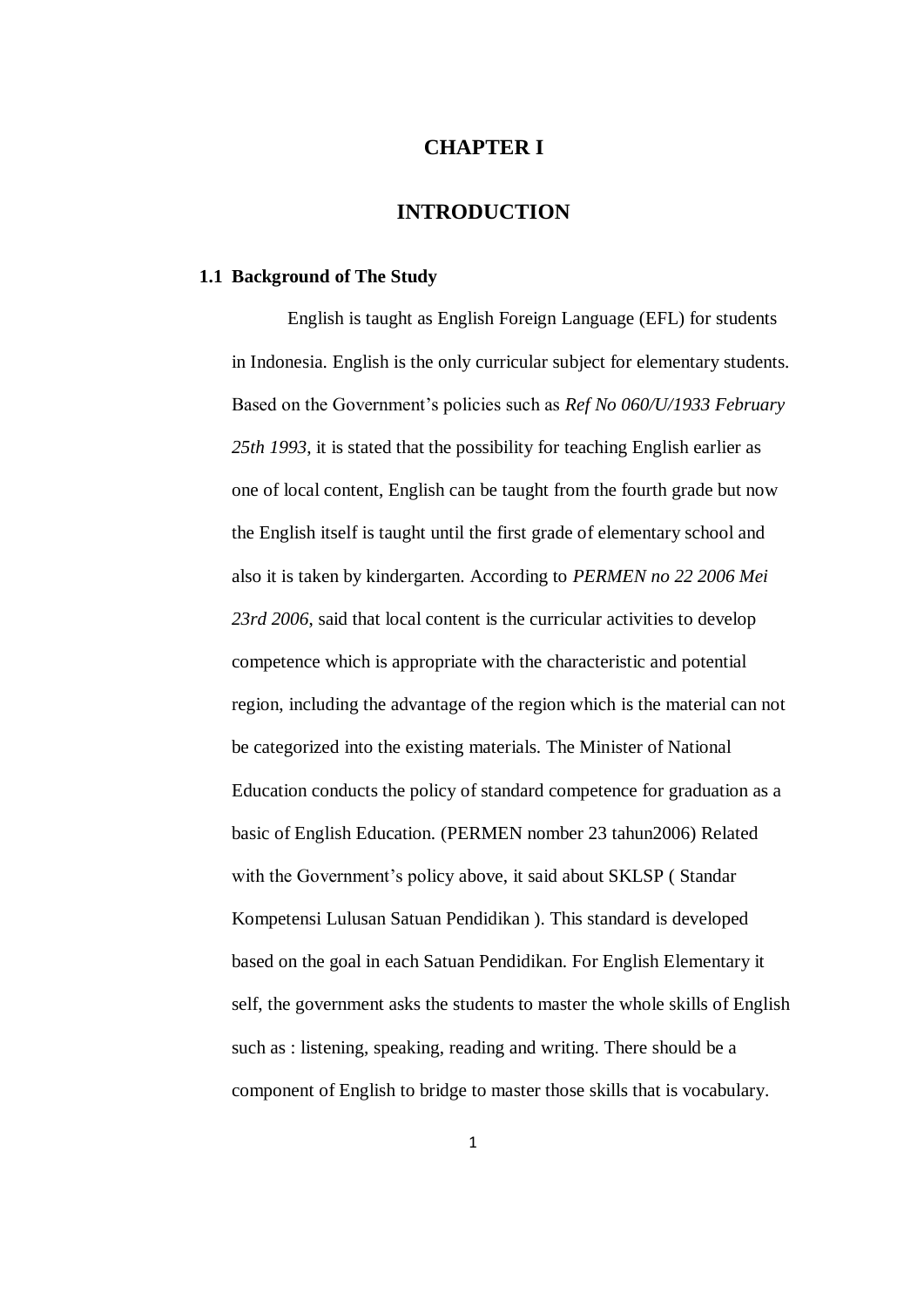Commonly, students can study English vocabulary when they are supported by visuals aids, such as : flash card, picture or the real object. One of the reasons to use visual aids is to make the students catch the meaning from the picture. Simply, vocabulary learning can be done in four steps those are: introducing, modelling, practicing, and applying. Introducing here, the teacher should introduce new word with clear pronunciation using picture. In Modelling, teacher gives example as the model. Practicing, teacher drills the students to imitate and practise. Applying, the student applies the situation correctly.

To make the students interested in the learning process, it needs a media of learning. Media, according to Romoiszowski (1981: 39) "... *any extension of man which allows him to affect other people who are not in face to face with him. Thus, communication media include letters, television, film, radio, printed matter and telephone*. In the modern Era some of Medias learning have been growing in technological era. Students need some interesting media of learning and it's the duty of the teacher to make a learning to be interesting.

There are some researchers who have tried to make media of vocabulary learning English in order to make young learners catch the meaning from the picture which related with syllabus. Some of previous study also proved that computer based elevates the mastery of students' vocabulary (Effendy, 2005). In this study the student's vocabulary achievement is very good. The recent of elementary school Medias learning is only stuck in their area. Such as video learning, flash cards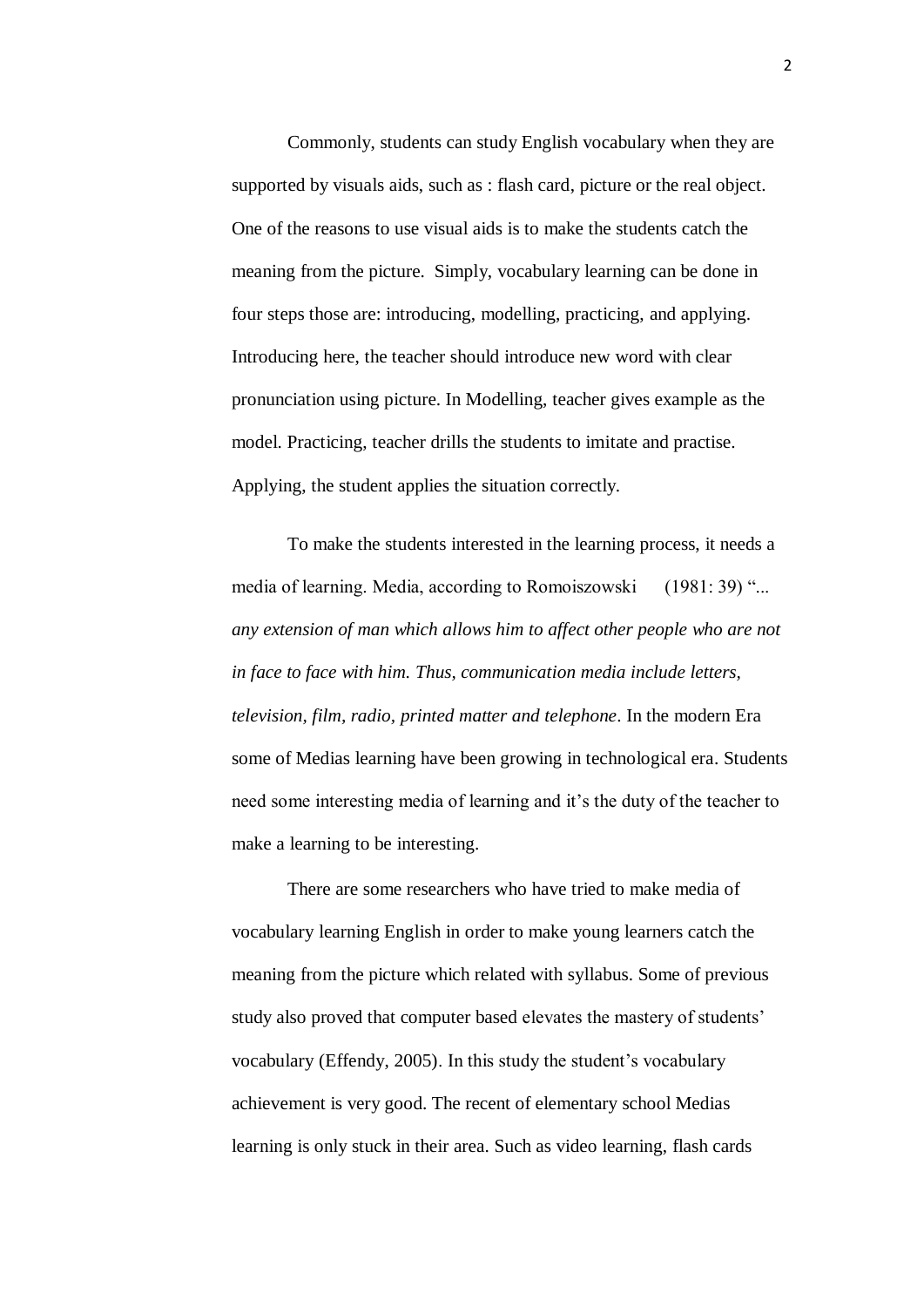learning and audio learning. In additional the students and teacher need a media which combines some learning Medias. Based on those reasons, the researcher intends to develop computer based vocabulary materials which are complete, simple and conceptive based on curriculum used. This material is formed in the PDF (Portable Document Format) . It is contained some materials such as, Pictionary, pronunciations, audio, video and test materials.

### **1.2 Problem Statement**

Based on the statement above, in this study the goal of the researcher to answer the following research question:

*"How to developed computer based vocabulary material for elementary school"* 

## **1.3 Objective of the Study**

According to the problem statement above, the objective of the study can be stated as follows: to develop vocabulary material by using computer based to be more interesting media of learning which suitable with the student's need, curriculum and syllabus.

### **1.4 Significance of the Study**

Theoretically, vocabulary material is formed by using basic software programs through some stages. First, material development.The researcher tries to develop vocabulary material through computer based which has some applications in it, in order to get new way learning media and make it more interesting. Second, Computer based is one way of developing method to make the vocabulary material, it is not only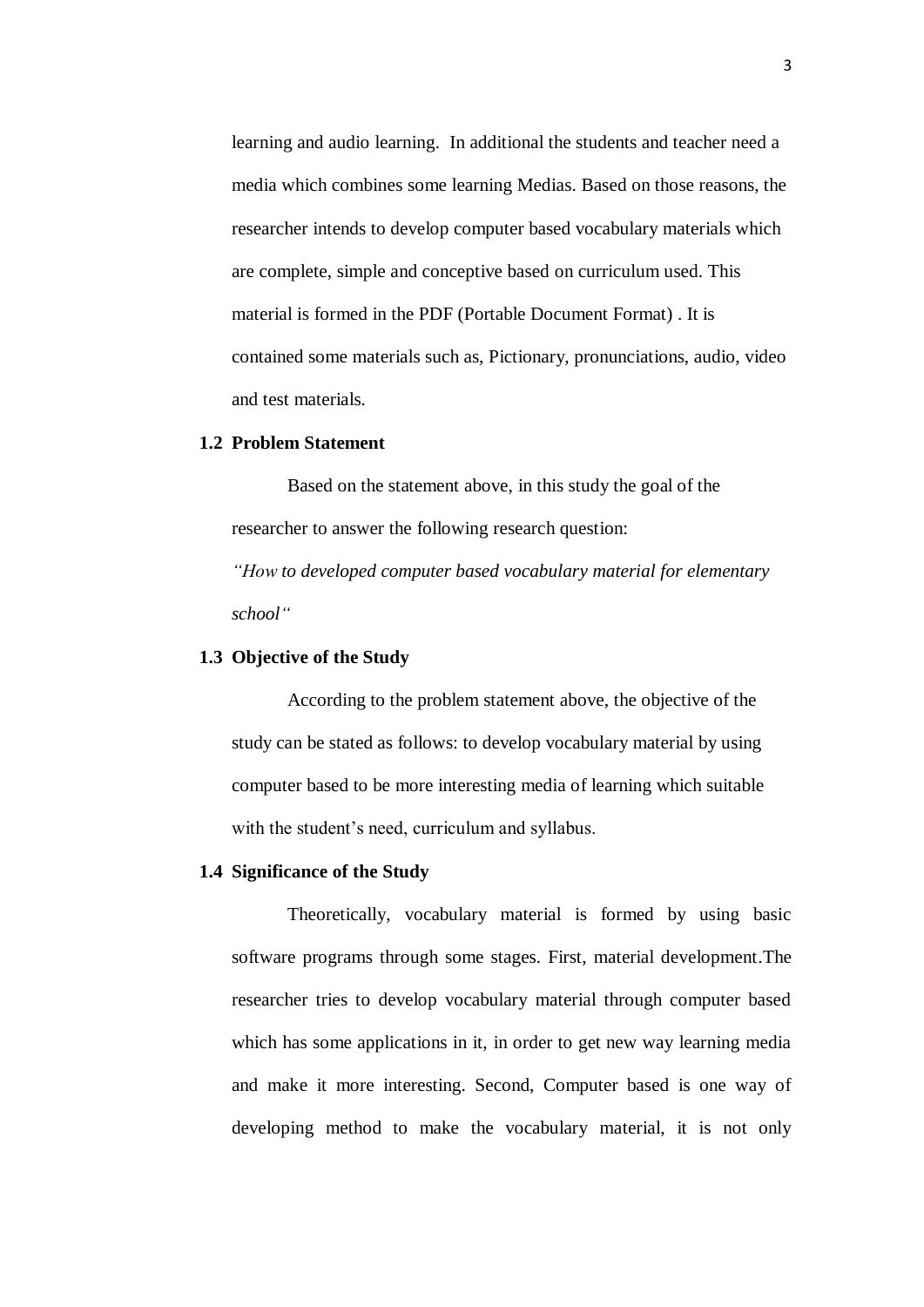including the text and picture but it is include both video, audio and of course exercises. A computer based is a really complexity media to develop vocabulary material. It is useful in combining some applications in order to make a set of vocabulary material comprehensibility. Third, teaching vocabulary, from the vocabulary material development, the researcher tries to make the final project by presenting a Portable Document Format (PDF) which is contained of picture, audio, video and exercises. It will be completed by teacher guide to make the teacher easy used this project and it can be useful for teaching and learning English.

Practically, the result of the study can be contributed some benefits to students and teachers. Such as: school, it is important to be used by the school because it helps the school to find the easier way to master vocabulary. Students, it can help the students to learn vocabulary and also the pronounce by them self because this study is easy to learn. Reader, it not only helps the school and students but this is also useful for someone who read this study and can develop this study by using another way. English teacher, it is expected to help the teachers when they are teaching vocabulary and this study can make the teacher compete to be more creative to make an interesting learning media. Nowadays, teachers are required to give more English lessons outside learning in the class and sometimes teachers don't want to give because they have the others duty. When the students feel that their English is poor. They think that they have to get learning English outside by taking some courses. So, by using this software the students can learn English by them self and they don't have to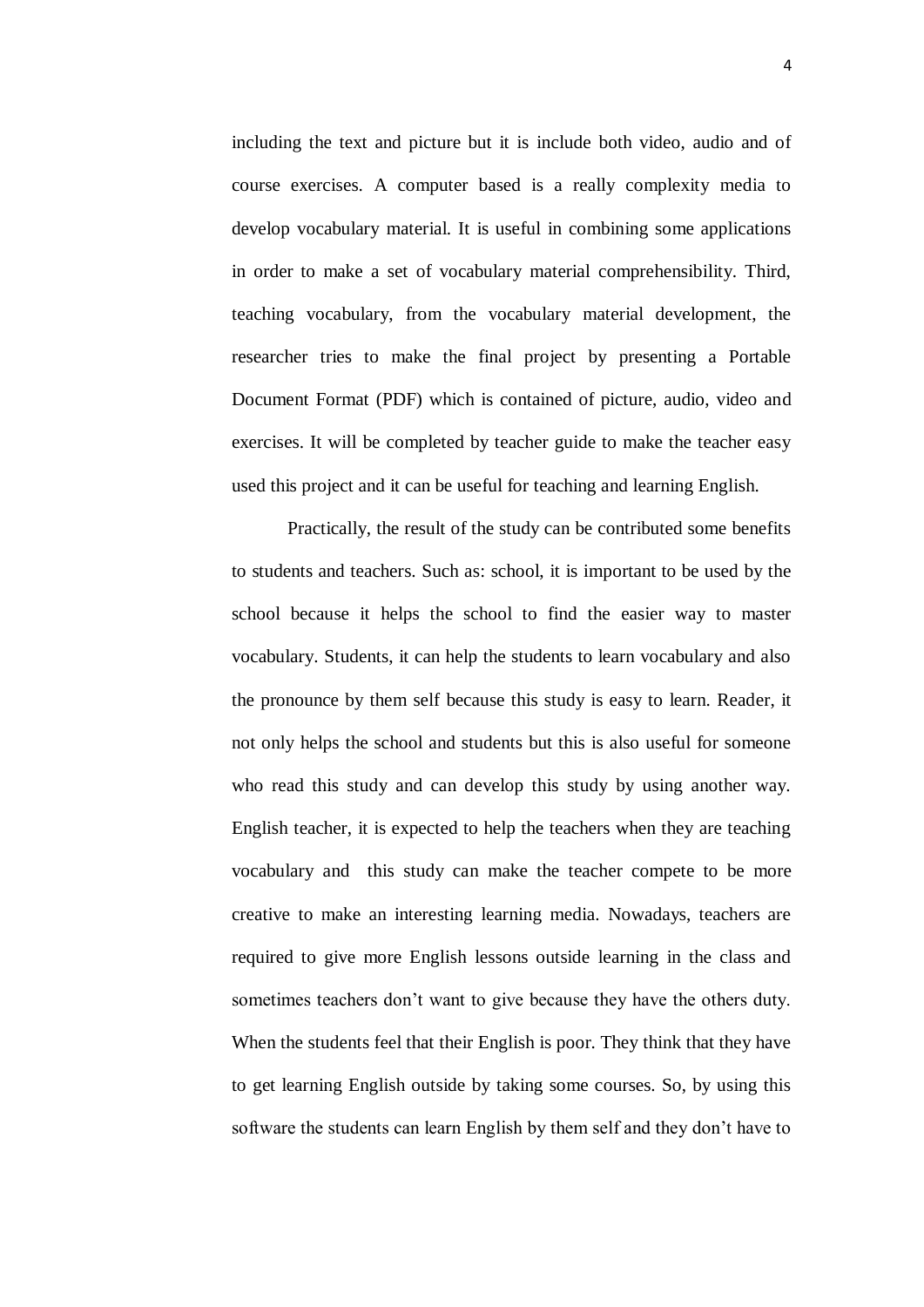waste their time to go to the course. And the teachers should allow the students to know the rules of using computer by giving some instructions in order the students introduce how to use it. The teachers can control the student's ability and analysis the progress of the students from this software. So, the teachers should provide media of learning that is interesting and based of learning students cantered.

#### **1.5 Scope and Limitation of the Study**

The researcher scopes the study to develop vocabulary material only in the  $4<sup>th</sup>$  grade. The researcher's analysis at the class, syllabus and curriculum. In the final product will be an English media of learning in the formed of PDF (Portable Document Format ). The researcher tries to develop a set of vocabulary material by blending some applications such as Hot Potatoes 6, Adobe Audition 1.5, Ulead Video 8.0 and many others computer application. Which containing the pictures, text book, audio and video.

Based on the syllabus that has been observed there are three topics that can be developed they are: greetings, ordinal number, days and month, body parts and describing physical appearances. Those topics have correlation for studying. In the first page, the researcher will present a cover of each topics then next page will be presented an interesting picture to make the students interest to study. At the greetings topic, the researcher will show the picture of the children introduce themselves to make the students interested to open the next page. Here, will be some parts of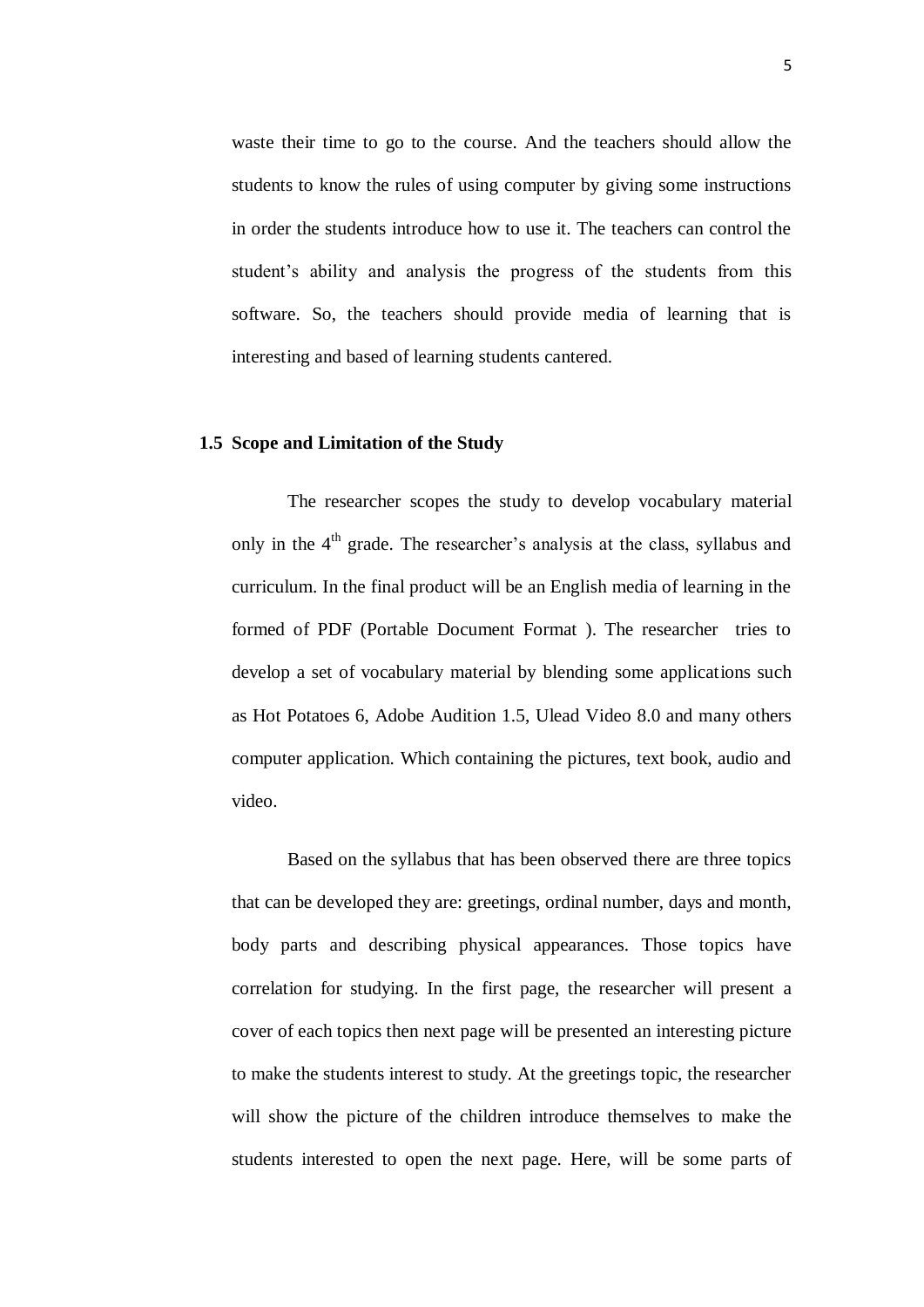sheets such as : listening and drilling, video of greetings to make the students know how to introduce each other, matching the sounds and the picture. At the ordinal number, day and month topic, the researcher will show the calendar with colour full items. Some exercises that is used here are : showing some picture and ask the students to listening and drilling, look at the video and ask the students to de some exercises; matching the , filling the blanks and puzzle. The researcher will show some physical appearances to make describing test. Some parts that are used here such as : showing the whole picture, listening and drilling, dictation by listening audio and matching the picture, describing some people with different posture, crossword exercise by using some terms in CALL as like j- cross,  $j$  – cloze, to emphasize the students ability..

#### **1.6 Definition of Key Words**

There are three key terms or words or phrases that describe the content to the reader, they are:

*Material Development* is the way how to develop the vocabulary material using computer based by blending some applications such as: adobe acrobat pro X, adobe audition, adobe Photoshop and CALL in order to get the new learning and teaching media which present the picture dictionary, text book, audio, video and some exercises become easy, use full and interesting.

*Vocabulary material* is the basic word for learning English. Vocabulary is a component to master all of the skills in English. Vocabulary is developed to help the students to learn vocabulary by using new learning media.